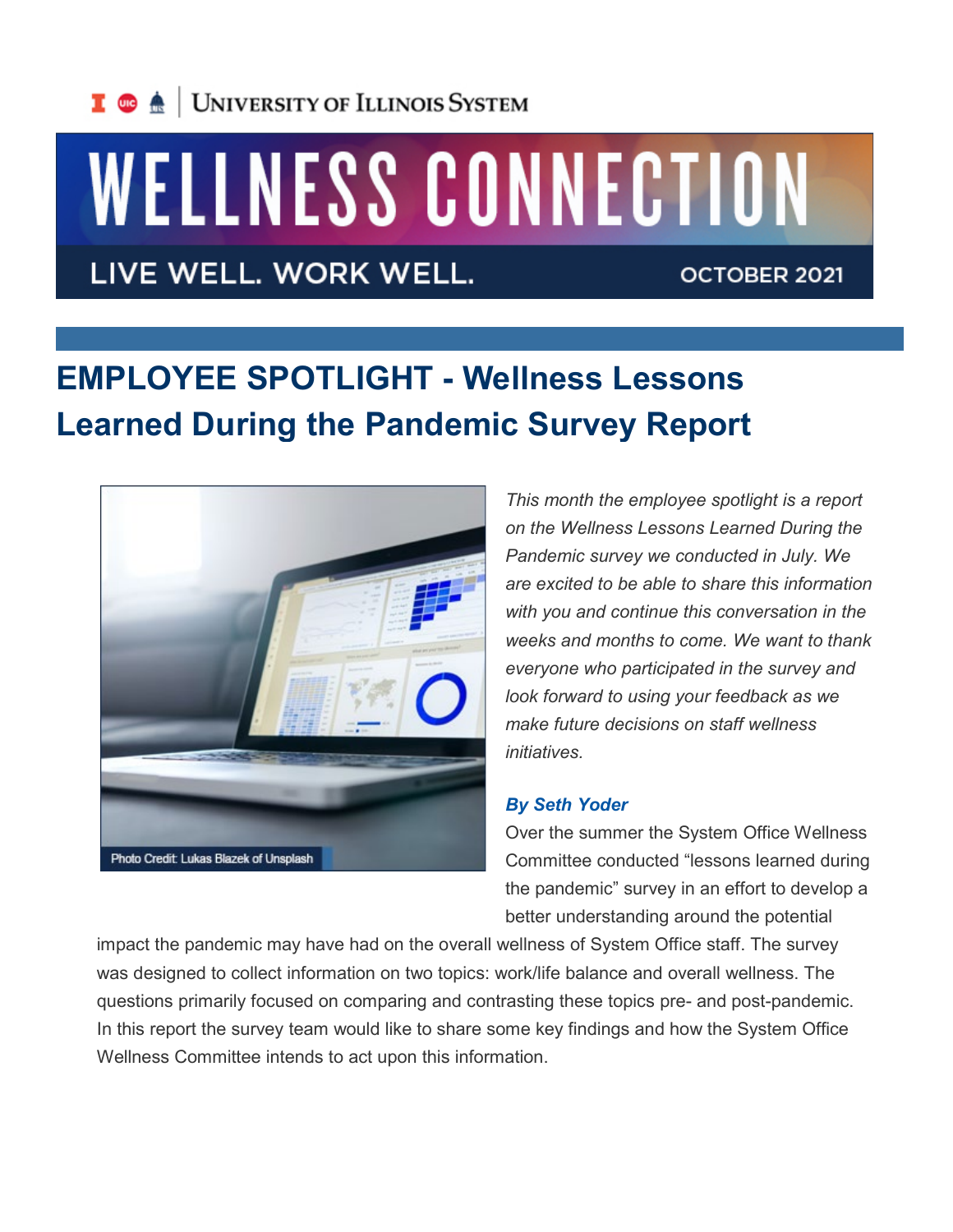### System Office Wellness Survey Team

Seth Yoder, Jackie Billhymer, Regina Harrington, Andrew Helregel, Colleen Crawford, Lydia Schillinger, Christina Worthington, and Lorraine Graham

### **Methodology**

After developing a draft of the survey, it was reviewed by the entire System Office Wellness Committee and members of System HR. Upon approval, the survey was distributed to all System Office staff via email. The survey was open for two weeks from July  $7<sup>th</sup>$  through July 21<sup>st</sup>, 2021 and received 215 responses out of 909 potential participants for a response rate of 23.6%. With the breakdown of survey participants predominantly working from home, the results focus on the remote work environment. Below is a list of the key findings from the survey results.

## Key Findings

- 202 of 215 survey respondents (93.9%), indicated their workplace during the pandemic was "home".
- 159 of 215 survey respondents (73.9%), indicated that their work/life balance either improved or significantly improved during the pandemic, with "enjoying no commute" most frequently indicated (30) as the primary factor contributing to the improvement of work/life balance.
- 126 of 215 survey respondents (58.6%), indicated that their overall wellness either improved or significantly improved during the pandemic. "Increased physical activity"(18) and "improved mental wellness/mindfulness" (13) were the primary factors indicated as contributing to the improvement of overall wellness. Conversely, while 40 respondents indicated no change, 49 (22.7%) reported overall wellness either reduced or significantly reduced. "Decreased physical activity" (14) and "poor mental health/anxiety/depression/stress/overwhelmed" (10) were the primary factors indicated in the reduction of overall wellness.
- The top three benefits related to health and wellness experienced during the pandemic were:
	- o Better health choices: eating, meditation, exercise, sleep (143)
	- $\circ$  More time for things that matter: friends, family, pets, other (112)
	- $\circ$  Improved mental health: reduced stress/anxiety (77)
- The top three challenges related to health and wellness experienced during the pandemic were:
	- $\circ$  Finding balance; working more and not knowing when to turn work off (88)
	- o Decreased social interaction/isolation (83)
	- o Poor health choices (79)